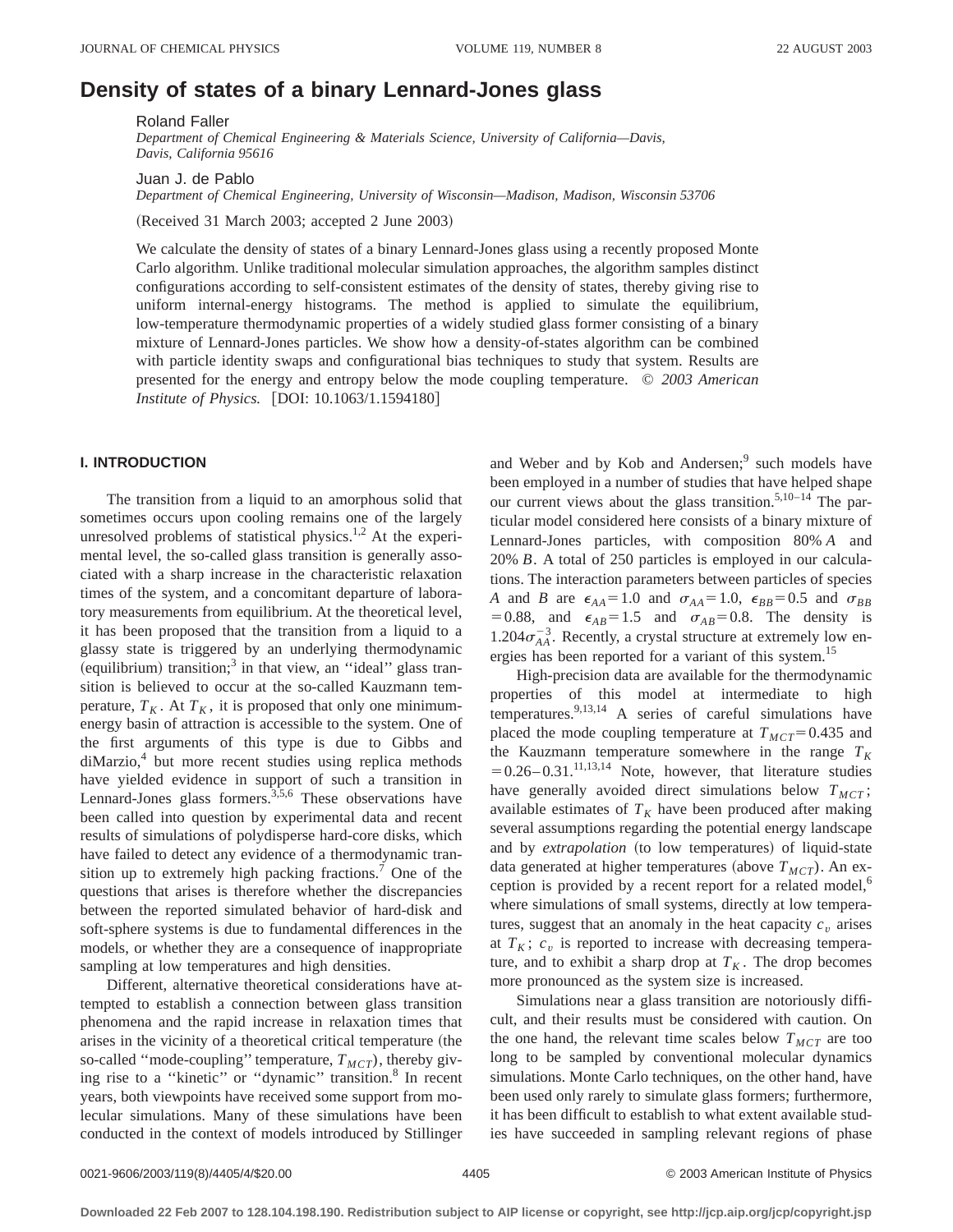space, particularly at low temperatures and elevated densities. In this work, we use a novel Monte Carlo sampling technique to arrive at *direct* estimates of the thermodynamic properties of a model glass former down to temperatures well below  $T_{MCT}$ .

#### **II. SIMULATION METHODS**

Recently, Wang and Landau have proposed an iterative method to estimate the density of states of a Potts lattice system from a Monte Carlo  $(MC)$  simulation.<sup>16,17</sup> The random-walk algorithm is based on the idea of entropic sampling, with a self-consistent update of the density of states. It has proven to be remarkably efficient for lattice systems, simple liquids,<sup>18</sup> proteins,<sup>19,20</sup> and liquid crystals;<sup>21</sup> it is tempting to apply it in the context of a glass-forming liquid. In this contribution we combine it with biased sampling techniques, and we use it to generate *direct* estimates of the density of states of the glass-former described above.

In a conventional canonical-ensemble simulation, different states of the system are visited with probability  $\Omega(E)e^{-E/k_BT}$ , where  $\Omega(E)$  is the density of states (or degeneracy) of the system,  $k_B$  is Boltzmann's constant, and *T* is the temperature. In contrast, in the random-walk scheme adopted here, the density of states  $\Omega(E)$  is estimated directly by producing a uniform, or ''flat'' histogram of energies, i.e., by coercing the system to visit all energy states with equal probability. In this study we have chosen to maintain a constant density and constant number of particles; extensions to other physical ensembles and to expanded ensembles have also been pursued recently.<sup>18,21,22</sup> Trial moves are generated by means of simple translations of the particles and by identity interchanges.6 The acceptance of such interchanges is enhanced using configurational bias. The resulting trial configurations are accepted with probability<sup>23</sup>

$$
p = \min\left\{1, \frac{W_{new}^{R} \Omega'(E_{old})}{W_{old}^{R} \Omega'(E_{new})}\right\},
$$
\n<sup>(1)</sup>

where the prime indicates that this is a transient, momentary ''best estimate'' of the density of states. Biased moves are performed according to a Rosenbluth type algorithm;  $W^R$  is the Rosenbluth weight of the corresponding state. In the original version by Wang and Landau *W<sup>R</sup>* was set to unity for all states. The configurational bias identity swap consists of the following steps: First a pair on unlike particles is chosen at random. After direct interchange of their positions, the smaller particle *B* will fit in the cavity formerly occupied by the larger particle *A*. The opposite is only seldom true, thereby leading to negligible acceptance rates at low energies and high densities. In order to enhance the acceptance rate,  $N_{CCR} = 12-100$  trial positions are explored for the *B* particle around the position formerly occupied by the *A* particle. We then apply configurational bias ideas to these  $N_{CCB}$  positions. There are now two possible ways to calculate the Rosenbluth factors. In the first of these, the energy of the states can be used directly (as is done in standard configurational bias Monte Carlo).<sup>24,25</sup> To this end, a fictitious temperature  $T_F$  is introduced for calculation of the Rosenbluth  $\int_{i}^{R}$  for state *i* 

$$
W_i^R = \frac{\exp(-\beta_F E_i)}{\sum_j \exp(-\beta_F E_j)}.
$$
 (2)

Note that this fictitious temperature is not the temperature of the system, although in conventional configurational bias simulations it is set to the system temperature. Alternatively, one can avoid using a fictitious temperature by calculating a set of  $W_R$  using the density of states itself as a bias:

$$
W_i^R = \frac{\Omega_i}{\Sigma_j \Omega_j}.
$$
\n<sup>(3)</sup>

Both variants (using  $T_F=0.5-1$ ) behave similarly. The acceptance rate is extremely small (it drops to less than  $10^{-6}$  as the effective temperature approaches  $T<sub>g</sub>$ ), but it is sufficient to perform simulations over extended amounts of computer time. The effective temperature  $T_{\text{eff}}$  of a state with energy  $E$ is defined as the temperature where  $\langle E_{pot} \rangle_{T_{\text{eff}}} = E$ .

The density of states is not known *a priori*; it is initially set to unity throughout the entire energy range. The calculations begin by defining an energy range in which to determine  $\Omega(E)$ . Whenever an energy state *E* is visited, the density of states  $\Omega'(E)$  corresponding to that energy is multiplied by a constant *f*, i.e.,  $\Omega'(E) \rightarrow f \Omega'(E)$ . Since the density of states varies over many orders of magnitude, it is convenient to work with its logarithm, which corresponds to the entropy as a function of energy  $S(E) = -k_B \ln \Omega(E)$ . The entropy is updated by adding a constant ln *f*.

A histogram of energies *h*(*E*) is also constructed and updated after every trial move. The density of states is updated continuously throughout the simulation, until the recorded energy histogram  $h(E)$  is sufficiently flat. Note that in actual practice it is not possible to generate a perfectly flat histogram; in this work, flatness is considered to be attained if the minimum of  $h(E)$  is at least 0.9 times the average value  $h(E)$ . Having reached a "flat-histogram" condition, the simulation sequence is repeated: the energy histogram is erased, and the new value of ln *f* is set to half the ''old'' value. Note that this choice is arbitrary, and any monotonically decreasing function should work. The initial value of ln *f* was set to unity, and the final value was  $\ln f = 10^{-5}$ , which corresponds to 18 iterations. The factor  $\ln f$  controls the convergence of  $\Omega'(E)$  to the true value,  $\Omega(E)$ ; as ln *f* decreases (i.e., as the simulation proceeds) the calculations per iteration become increasingly long.

To improve efficiency, it is useful to conduct multiple simulations in overlapping energy ranges. These ranges must be relatively narrow; otherwise, given the rapidly varying nature of  $\Omega(E)$ , the calculations can be prohibitively long. The energy ranges employed here correspond to  $E_{\text{max}}-E_{\text{min}}$  $=200-400$ , or  $(E/N)_{max}-(E/N)_{min}=1.0-2.0$  per particle. In order to generate  $\Omega(E)$  over a wide energy range, neighboring energy windows were constructed in such a way as to overlap by half their width; every region of the energy axis is covered by at least two independent simulations. Two sets of independent simulations with energy windows of 200 or 400 units wide were pursued here. At low energies, convergence was only possible with relatively narrow energy ranges. The lowest energy range employed here starts at *E*  $=$  -1860 ( $E/N$ = -7.44), which is slightly above the range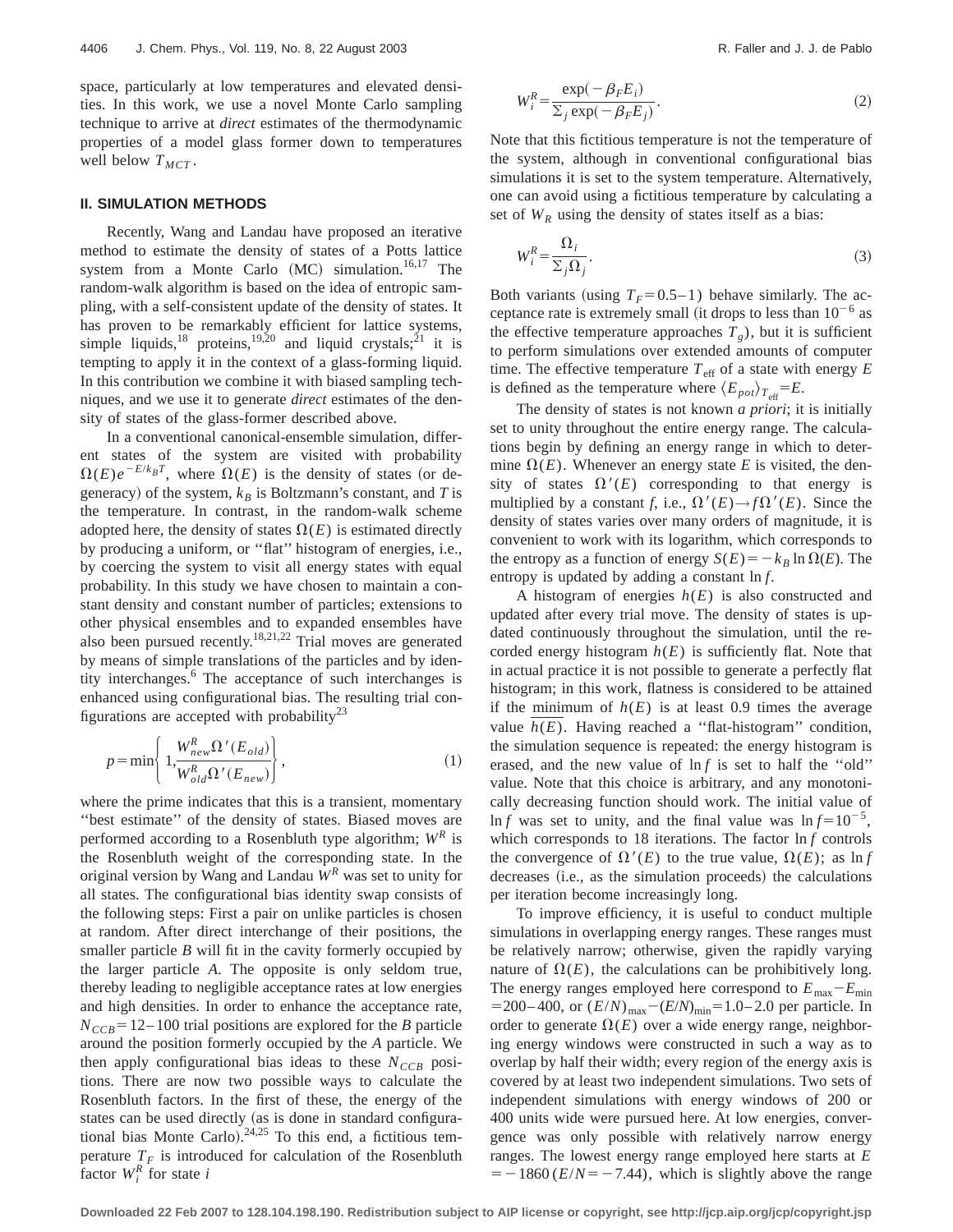

FIG. 1. (a) Logarithm of the energy histogram in the final run without updating the weights in different stages of the simulation. The curves are parallel to each other. (b) Logarithm of the density of states over the decisive energy range  $[-1800, -1500]$ .

of estimated intrinsic energies for this system $11$  and well above the crystal energies.<sup>15</sup> After the density of states converged to within a certain accuracy the update of  $\Omega(E)$  was stopped. A simple multicanonical run was then employed, where the inverse of the density of states (DOS) was used as the weighting function. After a long run  $(25 \text{ million steps})$ the DOS was corrected by adding the logarithm of the final histogram. This was necessary as we did not run the simulations to update factors of  $f = \exp(10^{-8})$  as in the original work by Wang and Landau.<sup>16,17</sup> It was verified during the course of the simulation that the logarithmic energy histograms kept increasing homogeneously [Fig.  $1(a)$ ]. This was monitored by observing that the logarithms of the histograms taken at different points in time during the final run are filled homogeneously. In a theoretically ideal situation, the different (logarithmic) histograms would be parallel to each other. However, the stochastic nature of the simulation leads to departures from parallel behavior. Nonetheless, we see that the system never gets ''trapped'' in a certain energy region without visiting the others. This ensures that the system readily moves back and forth between high and low energy regions of phase space, which is analogous to moving through temperatures in other types of simulations. In the case of continuous degrees of freedom this additional monitoring is important.

In order to provide an assessment of the correlation time of the random-walk method, the mean squared displacement of the particles was also measured. It is observed that in the final multicanonical run approximately 2 million cycles are necessary for the mean-squared displacement to be comparable to the box length (in one MC cycle each particle is moved once). The simulations presented here are at least 10 times that length  $(cf. Fig. 2)$ . A positional autocorrelation



FIG. 2. (a) Average mean-squared displacement in the final multicanonical run (see text). The length of the simulation box is 5.96. The mean-squared displacement is calculated in the original box so it apparently levels off approaching the box size. (b) Position autocorrelation function from Monte Carlo simulations and from molecular dynamics at  $T=0.45$ .

function can be defined as

$$
C_{pos}(t) = \langle (\mathbf{x}_i(t_0+t) - \mathbf{x}_j(t_0+t))(\mathbf{x}_i(t_0) - \mathbf{x}_j(t_0)) \rangle_{i,j,t_0}.
$$
 (4)

This measure of relaxation is more stringent than the meansquare displacement as it eliminates the possibility that blocks of particles might be moving together without too much mutual rearrangement. This function decays to zero within the simulation lengths considered here. Figure 2 also compares this function to that obtained from molecular dynamics runs at  $T=0.45$ . To the best of our knowledge, the longest runs reported in the literature<sup>14</sup> for the system considered here have lasted  $10^5 \tau$  ( $\tau$  is the usual dimensionless Lennard-Jones time, which typically corresponds to 100 time steps). In  $10^5 \tau$ , this function decays to about 70% of its initial value. The scale employed in Fig. 2 assumes that the computational requirements for one molecular dynamics (MD) time step are comparable to those of one MC cycle.

In regions of overlap, the density of states corresponding to each window can only differ by a constant, which depends on the (arbitrary) number of histogram entries. The density of states over the entire energy range of interest is constructed by shifting local estimates of  $\ln \Omega(E)$  (corresponding to individual windows) until they coincide, in the middle of the overlap region.

The global density of states is therefore known to within a constant. Since internal energies are known exactly, the excess free energy of the system can be calculated as a function of *T* according to

$$
\beta \langle F(T)^{\text{ex}} \rangle = -\ln \sum_{E} \Omega(E) e^{-\beta E}, \tag{5}
$$

where the brackets denote an ensemble average and where  $\beta=1/k_BT$ . Similarly, the average internal energy of the system is given by

$$
\beta \langle E(T)^{\text{ex}} \rangle = \frac{\Sigma_E E \Omega(E) e^{-\beta E}}{\Sigma_E \Omega(E) e^{-\beta E}},\tag{6}
$$

and the entropy can simply be determined from  $\langle S \rangle = (\langle U \rangle)$  $-\langle F \rangle$ /*T*. Note that the total entropy also comprises an ideal-mixing contribution of the form  $1-\ln \rho - x_A \ln x_A$  $-x_B \ln x_B$ , where  $x_A$  represents the mole fraction of species *A* in the mixture. There is a second way to access properties, directly from the microcanonical ensemble. For example, the internal energy as a function of temperature can be derived by differentiation of the entropy [i.e.,  $k_B \ln \Omega(E)$ ] with respect to energy and subsequent inversion of that curve. This relies on the microcanonical definition of temperature, namely  $T = \langle dS/dE \rangle^{-1}$ .

#### **III. RESULTS**

Figure  $3(a)$  shows the average internal energy of the binary Lennard-Jones glass former. Results by Yamamoto *et al.*<sup>14</sup> obtained by replica exchange molecular dynamics are also shown in that figure. The agreement between the two sets of data is quantitative. At temperatures below  $T_{MCT}$  we have performed additional, extensive simulations using biased-sampling ideas and parallel-tempering techniques. More specifically, the algorithms developed for these addi-

**Downloaded 22 Feb 2007 to 128.104.198.190. Redistribution subject to AIP license or copyright, see http://jcp.aip.org/jcp/copyright.jsp**